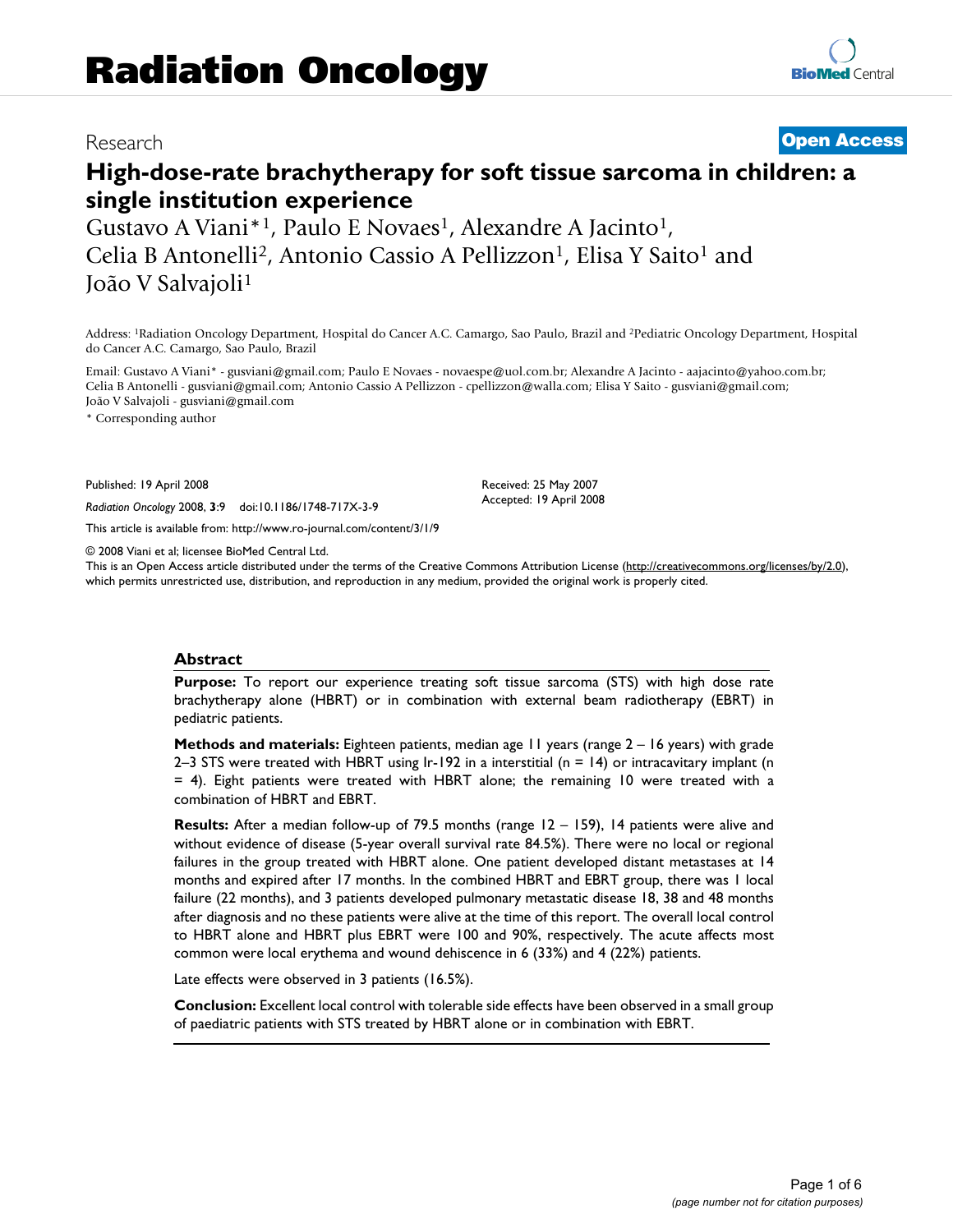#### **Introduction**

A variety of radiotherapeutic approaches have been used in the adjuvant local management of soft tissue sarcoma (STS). These include external beam irradiation (EBRT), brachytherapy (BRT), and intraoperative radiation therapy. Unfortunately, EBRT can cause growth retardation or adversely affect organ function in the pediatric population. Although randomized trials comparing BRT and EBRT in STS have not been published, hypothetically, brachytherapy offers several advantages for pediatric patients with soft tissue sarcoma (STS) over EBRT. BRT can reduce the dose of radiation to normal tissues and shortens the overall treatment time while maintaining a comparable high rate of local control. Thus, reductions in normal tissue doses decrease the probability of growth deformity, radiochemotherapy interactions, and theoretically, the rate of second tumor formation. BRT may also allow a reduction in the EBRT dose required [1]. So, BRT seems to be ideally suited for the pediatric patient when used alone or in combination with EBRT to achieve local control. Until early 90 decade, the reports enrolled patients treated with low dose rate isotopes. The local control rates were effective, but the operational difficulties to care children with brachytherapy sources make this approach restricted to few institutions. The value of HBRT for STS has been consistently demonstrated in adults with local control advantage of BRT over wide local excision alone for adults with high-grade tumors [1-5]. In children, limited data are available from series that include relatively small numbers of patients with different tumor types [6-10], however the theoretical advantages of HBRT makes this treatment modality an interesting option to

multidisciplinary management of STS. In the current study we report our experience treating STS with HBRT in 18 patients who were submitted to BRT alone or in combination with EBRT. The clinical details of these patients and outcome are presented and discussed.

### **Methods and materials**

Eighteen pediatric patients with STS, median age 11 years (range 1 – 16 years), were treated with BRT between 1992 and 2004 at Hospital do Cancer A. C. Camargo. BRT was performed in conjunction with surgery, chemotherapy and EBRT during the initial management. Tables 1, 2, 3 contain pertinent clinical and treatment information obtained from the medical record. To ensure accuracy in reporting, disease status was confirmed for all patients prior to submission of the manuscript. No one was lost to follow up. The tumor size was determined from the gross pathologic description when available. It was otherwise obtained from the initial clinical description. Tumor grade, histology subtype, and margins were obtained from the microscopic pathologic description.

#### *The brachytherapy procedure*

BRT is the interstitial, intracavitary, or surface application of radioisotopes in a temporary or permanent fashion. All of the patients included in this study were treated with temporary interstitial implants using iridium-192 HDR microsource remote controlled by computer. Temporary implants were performed by placing afterloading catheters into the tumor bed most commonly, and some cases, after surgery, guide by an image procedure at the time of resection. Two techiniques were commonly used: intrac-

| Patient/age | Diagnosis           | Grade* | Implant site     | Margins  | CMT  | $Group^*$ | <b>HDRBT</b><br>(Gy) | <b>EBRT</b><br>(Gy) | Local failure | Distant failure | <b>DFS</b><br>(mo) |
|-------------|---------------------|--------|------------------|----------|------|-----------|----------------------|---------------------|---------------|-----------------|--------------------|
| female/9    | <b>RMSE</b>         | Ш      | Head neck        | Negative | Yes  |           | 18                   | 41.4                |               |                 | 159                |
| female/16   | Synovial sarcoma    | Ш      | extremity        | Negative | None |           | 24                   | None                |               |                 | 9                  |
| Female/2    | <b>ASPS</b>         | Ш      | <b>Extremity</b> | Negative | Yes  |           | 24                   | None                |               |                 | 21                 |
| Female/14   | Synovial sarcoma    | Ш      | Extremity Hand   | Positive | None | Ш         | 24                   | 41.4                |               | Lung            | 45                 |
| Male/5      | Synovial sarcoma    | Ш      | Head neck        | Negative | Yes  |           | 24                   | None                |               |                 | 79                 |
| Female/12   | <b>ASPS</b>         | Ш      | <b>Extremity</b> | Negative | None |           | 18                   | 30.6                |               |                 | 29                 |
| Female/2    | <b>RMSE</b>         | Ш      | Pelvic           | negative | Yes  |           | 24                   | None                |               |                 | 54                 |
| Male/4      | <b>ASPS</b>         | Ш      | <b>Extremity</b> | Positive | Yes  | Ш         | 24                   | None                |               |                 | 143                |
| female/I    | <b>ASPS</b>         | Ш      | <b>Extremity</b> | Positive | Yes  | Ш         | 30                   | None                |               | Lung            | 18                 |
| Male/2      | fibrosarcoma        | Ш      | Pelvic           | Negative | Yes  |           | 40                   | None                |               |                 | 83                 |
| Female/11   | Synovia sarcomal    | Ш      | <b>Extremity</b> | Positive | Yes  | Ш         | 24                   | 50                  |               |                 | 4                  |
| Female/9    | <b>RMSE</b>         | Ш      | <b>Head Neck</b> | Positive | Yes  | Ш         | 18                   | 43.2                |               |                 | 65                 |
| Female/12   | <b>RMSE</b>         | Ш      | <b>Head Neck</b> | positive | Yes  | Ш         | 18                   | 45                  |               |                 | 94                 |
| Male/2      | <b>ASPS</b>         | Ш      | Pelvic           | Negative | Yes  |           | 21                   | None                |               |                 | 12                 |
| Male/9      | Synovial sarcoma    | Ш      | <b>Extremity</b> | Negative | Yes  |           | 30                   | None                |               |                 | 114                |
| Female/12   | RMS pleomorfic      | Ш      | <b>Extremity</b> | Negative | None |           | 21                   | None                |               |                 | 80                 |
| Female/3    | Sarcoma indiferency | Ш      | <b>Extremity</b> | Negative | Yes  |           | 21                   | 41.4                |               | Lung            | 38                 |
| female/16   | <b>ASPS</b>         | Ш      | <b>Extremity</b> | Positive | Yes  | Ш         | 24                   | 50.0                | yes           | <b>NCS</b>      | 18                 |

\*Intergroup Rhabdomyosarcoma Study (IRS) staging used for both rhabdomyosarcomas and nonrhabdomyosarcomas. ASPS= soft tissue sarcoma alveolar, RMSE= Rhabdomyosarcoma embryonary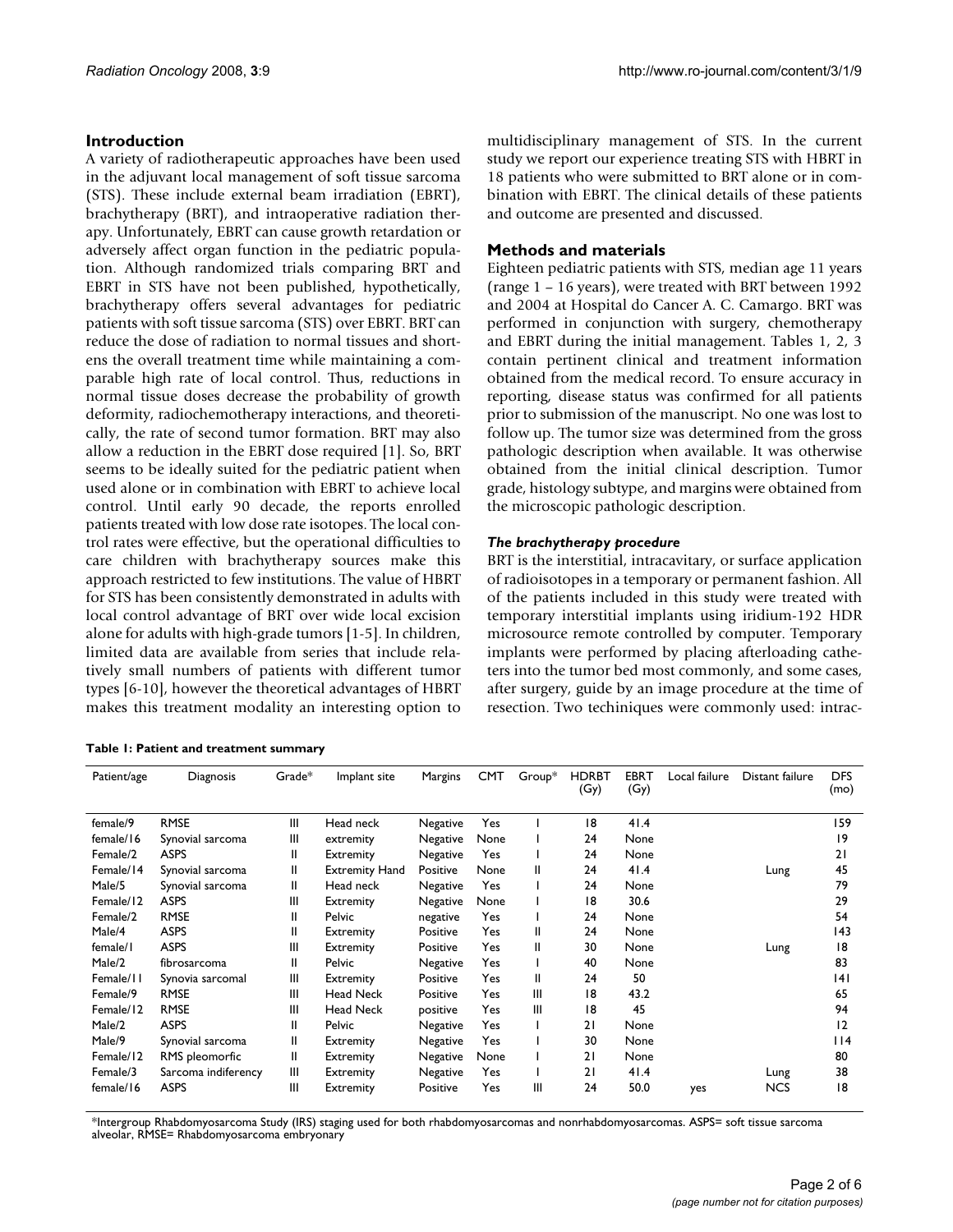|                           | Local control (%) | Distant failure (%) | Overall survival (%) |
|---------------------------|-------------------|---------------------|----------------------|
| Overall                   | 94.5 (17/18)      | 22(4/18)            | 78 (14/18)           |
| <b>Margins</b>            |                   |                     |                      |
| Negative                  | 100 (11/11)       | 1(1/11)             | 91(10/11)            |
| Positive                  | 85.7(6/7)         | 42.8(3/7)           | 57.1(3/7)            |
| Neoadjuvant chemotherapy  |                   |                     |                      |
| Yes                       | 92.8(13/14)       | 21.4(3/14)          | 78.5(11/14)          |
| No.                       | 100(4/4)          | 25(1/4)             | 75 (3/4)             |
| <b>Treatment modality</b> |                   |                     |                      |
| <b>BRT</b> alone          | 100(8/8)          | 25(2/8)             | 25(2/8)              |
| <b>BRT+EBRT</b>           | 90(1/10)          | 20(2/10)            | 20(2/10)             |

**Table 2: Local control, distant failure, and survival rates according to margin, chemotherapy and treatment modality.**

avitary applicators and interstitial implants. Intracavitary brachytherapy was done by the confection of special devices (moulds) of catheter located into the vagina, nasopharynx and urethra, to treat of these sites. The moulds and catheter positioning were checked with orthogonal x-ray and the source position activated according to the isodose optimization. In the interstitial brachytherapy the tumor bed was jointly outlined by the surgeon and radiation oncologist. Permanent radiopaque clips were placed at the margins of the tumor bed. After loading, catheters were sutured into the tumor bed using chromic suture. One or both ends of the afterloading catheters were made to exit the site percutaneously at a short distance from the tumor bed. No effort was made to cover the wound or drain sites. In general, the catheters extended within the treatment plane 2 cm beyond the extent of the tumor bed. On the first postoperative day orthogonal plain-films were taken and the dosimetry of the treatment determined. The isotope and dose rates were selected to deliver 600 – 1000 cGy per day in two fraction eight hours between applications, with a minimum distance of 0.5 cm beyond the plane(s) of the implant. Dose distributions were calculated in multiple planes at 0.5- or 1.0-cm intervals that were roughly perpendicular to the ribbons. The highest dose rate for which the isodose contour was continuous and covers the CTV was selected as the prescription dose rate.

The dose rates were selected according to age, anatomic site and EBRT total dose received. The duration of the implant depended on the use of BRT as the only radiation modality or as a boost supplement to EBRT. BRT alone was generally used when tumor resection was complete with negative margins. The combination of EBRT and BRT was used for patients with involved margins. The mean number of catheters used per site was 6 (range 2–11) to cover a mean target volume of 59.7 cm3 (range 21 – 126).

#### *Statistical Analysis*

Local failure was defined as tumor progression within the BRT volume. Regional failure was defined as tumor progression adjacent to and outside of the BRT or EBRT volume in the same organ or structure. Distant failure was defined as tumor progression in a previously noninvolved organ or structure. Overall survival was measured from the date of diagnosis. Disease-free survival was measured from the completion of radiation therapy, confirmed by biopsy or image exam. Kaplan-Meier method was used for survival analysis.

#### **Results**

After a median follow-up of 79.5 months (range 12 – 159), 14 patients were alive and without evidence of disease. Overall survival rates at 5-year and 10-year was 84.4% and 72.4%, figure 1. 18 patients were initially

**Table 3: Institutional results for brachytherapy in pediatric tumors**

| Center                                        | Patients (n)   | <b>Brachytherapy</b> | LCR $(%)$ |  |
|-----------------------------------------------|----------------|----------------------|-----------|--|
| St. Jude Children's Research Hospital (8)     | 46             | <b>LDR</b>           | 86        |  |
| University of Southern California (17)        | 8              | <b>LDR</b>           | 63        |  |
| Joint Center for Radiation Therapy (18)       |                | LDR (125lr)          | 100       |  |
| Austrian data (16)                            | 12             | Fract-HDR            | 75        |  |
| <b>Ohio State University (14)</b>             | 12             | Fract-HDR            | 91        |  |
| <b>Ohio State University (21)</b>             | $\overline{1}$ | IO-HDR               | 95        |  |
| <b>Memorial Sloan-Kettering Hospital (15)</b> | 10             | IO-HDR               | 80        |  |
| Present study A.C. Camargo, Brazil            | 18             | Fract-HDR            | 94.5      |  |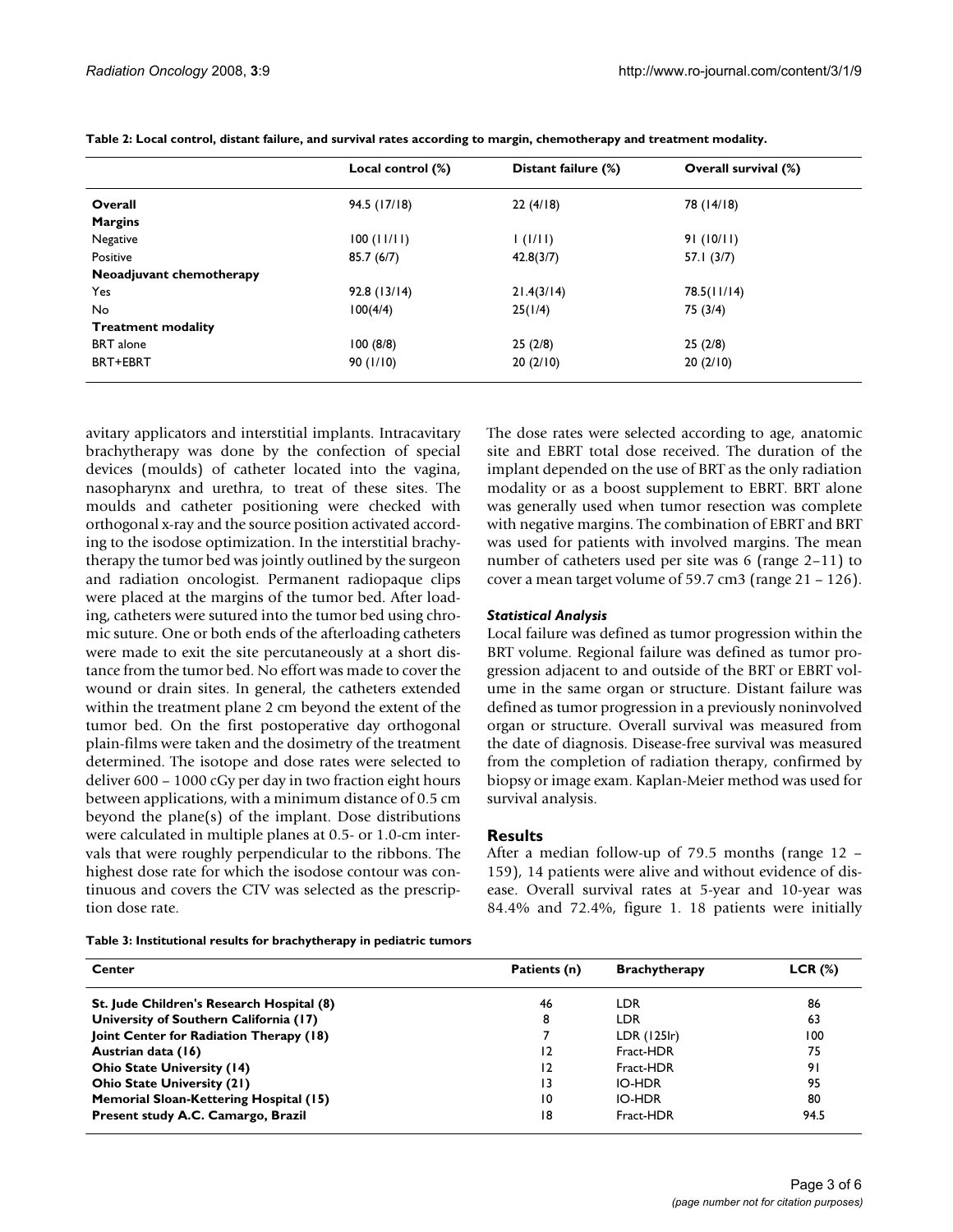managed with HBRT; HBRT alone was performed in 10 of these patients and the remainders were treated with a combination of HBRT and EBRT. The most common histologic subtypes include alveolar soft part sarcoma (n = 6), synovial cell sarcoma (n = 5), rhabdomyosarcoma embryonary ( $n = 5$ ), fibrosarcoma ( $n = 1$ ), indifference sarcoma ( $n = 1$ ). All patients had intermediate to high grade tumors and most ( $n = 11$ ) had no involved margins of resection at the time that HBRT was performed. intracavitary brachytherapy was done in 4 patients follow as: one vaginal, one urethral and two nasopharynx sites. There were no local or regional failures in the group treated with HBRT alone. One patient developed distant metastases at 45 months and expired after 85 months. Fourteen patients were alive with no evidence of disease 12, 19, 21, 29, 43, 56, 65, 79, 80, 83, 85, 94, 143 and 159 months after diagnosis. In the combined HBRT and EBRT group, there was 1 local failure (22 months), and 3 patients developed pulmonary metastatic disease 18, 38 and 45 months after diagnosis. The patients who presented with or who developed lung metastases were treated with pulmonary metastasectomy; no patients were alive at the time of this report. All patients died, including one of the 4 patients in this group who presented with nervous central system metastatic disease (table 1). Disease free survival at 5 was 72.4%, figure 2. The overall local control was 94.5% at time this report, in the group that was submitted to HBRT alone and HBRT plus EBRT local control was 100 and 90%, respectively. Patients who had gross total tumor resection without compromising of the margins had better local control compared to patients with positive margins (100% vs 85%), showed in table 2. The acute affects most common were local erythema present in 6 (33%) patients and wound dehiscence that occurred in 4 (22%) patients. Late effects were observed in 3 patients (16.5%). One 2-year old child with a vaginal rhabdomyosarcoma embrionary who received 24 Gy of HBRT and perioperative chemotherapy developed vaginal introitum stenosis, and corrected by genitoplasty procedure two years later. Another patient male of 11 years old with a synovial sarcoma in poplitea fossa who received.

HBRT with dose of 24 Gy and EBRT 50 Gy and perioperative chemotherapy, three years later developed muscle atrophy in the volume treated. A third patient male with 5 years old had a head neck synovial sarcoma and was treated by HBRT with dose of 24 Gy, one year later he developed dyschromy and teleangiectasy in area treated.

#### **Discussion**

BRT may be used to deliver high doses of radiation in a localized volume, thereby reducing the probability of radiation-related side effects that are likely to occur when children are treated with external beam irradiation. The dose required to control STS exceeds that prescribed for



Figure 1 **Overall survival for eighteen patients with STS treated with or without BRT.**

the more common pediatric solid tumors which makes it more imperative that measures be taken to minimize the toxicity of radiation therapy and preserve function without compromising local control or overall survival.

In this context from 1982 we start to use BRT on management of STS, achieving satisfactory local control rate [11]. The introduction of HBRT on clinical practice makes this approach the preferential option to children brachytherapy after 1992 in our institution.

Hypothetically, fractionated HRBT combines the tissuesparing, dosimetric advantages of brachytherapy treat-



Figure 2 **Disease Free Survival for patients with STS treated with EBRT+-BRT.**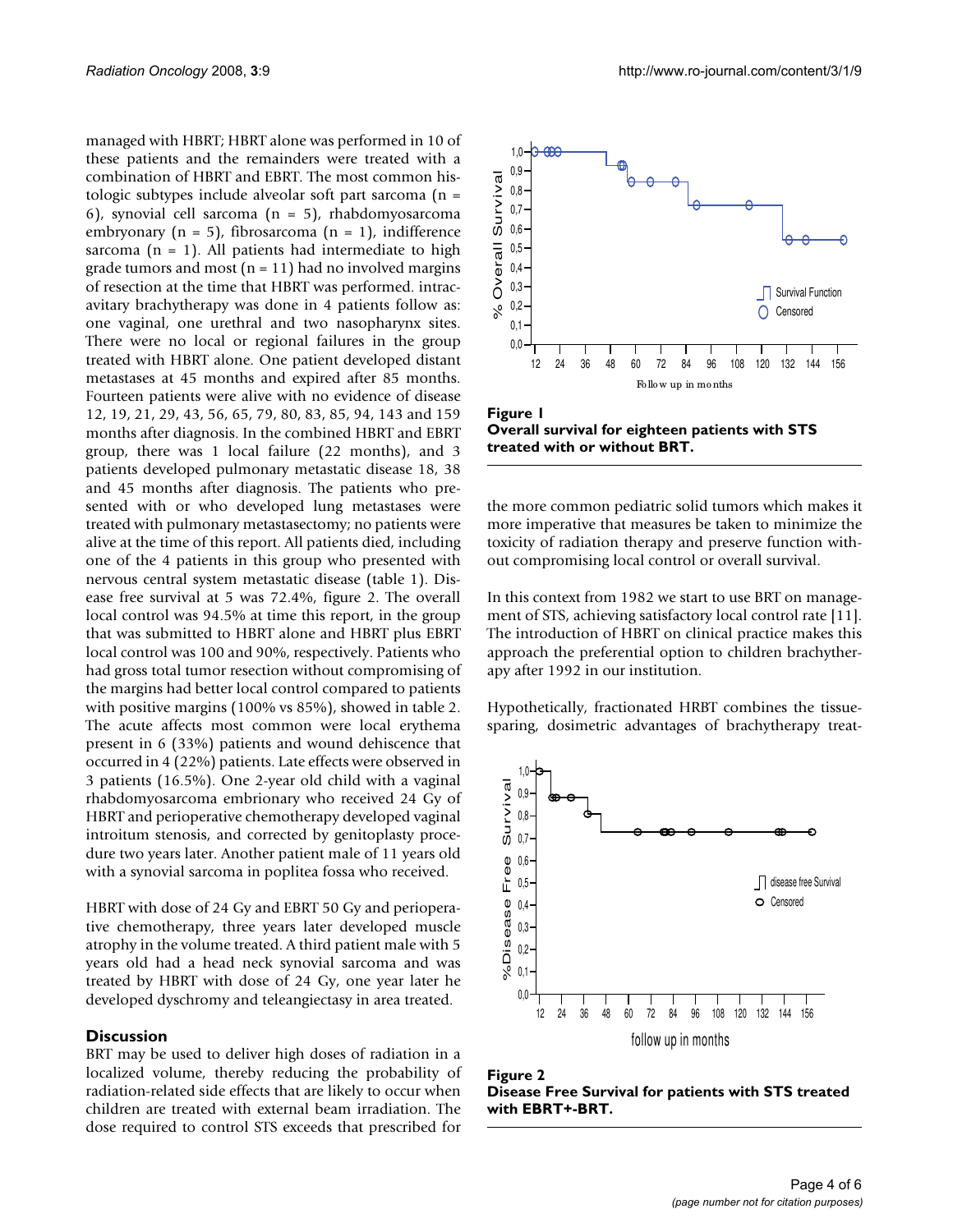ment and the radiobiologic advantages of fractionation. Fractionated HRBT allows for reoxygenation and redistribution of residual cancer cells by delivering 300 cGy fractions twice daily to a total dose of 36 Gy during 8 days [12,13]. Repopulation is limited, because the RT is started within days of surgery and delivered through catheters implanted during surgery. At our institution, fractionated HBRT alone is reserved for those patients with limited volume disease, tumors with margins of resection negative. Patients with positive margins after ressection, high grade tumors, HBRT associated EBRT is used. Potter et al. [14] described their experience with fractionated HRBT in 12 children with primary and recurrent soft-tissue sarcomas, 7 of whom received HRBT as their sole treatment. The rate of local control and 2-year overall survival was 75% and 65%, respectively, with no significant morbidity [14]. Nag et al. [13] reported a 6-year actuarial local control rate of 91% and an overall survival rate of 81% in 12 children. Subcutaneous fibrosis and delayed dentition were noted in 2 of the children. Low-dose-rate brachytherapy (LBRT) has many advantages and is commonly used in adults for the treatment of soft-tissue sarcomas and other cancers. However, LBRT is difficult to administer in the pediatric population because of compliance issues and the potential radiation exposure to the caregivers. St. Jude Children's Hospital reported the use of LRBT alone or in combination with EBRT (range 12–60 Gy) in 46 patients with non-central nervous system malignancies [8]. Ours data are according to other series of the literature, table 3 lists the largest series to date dealing with brachytherapy in the pediatric population [8,13-17]. Parameters that are important to consider in choosing the appropriate intraoperative or perioperative technique include the presence of gross versus microscopic disease, the size and accessibility of the treatment volume, the position of adjacent critical structures, whether EBRT was previously given, and whether postoperative EBRT is planned. We use BRT combined with external beam irradiation for high-grade and intermediate-grade tumors with involved, inadequate, or indeterminate margins regardless of size or anatomic location. Low-grade tumors are treated with BRT only when the risk of recurrence and re-resection morbidity is high or at the time or recurrence.

High-grade adult tumors of all sizes treated with BRT alone have improved local control over those who receive no BRT when the tumor is grossly excised with or without involved margins [5]. There is a suggestion that adult patients with involved margins have a high probability of local control when treated with combined BRT and external beam irradiation compared to implant alone [1]. Tumor size and anatomic location have been debated as important factors to be used to guide decisions regarding the use of radiation therapy. Identifying prognostic factors and the relative indications for radiation therapy of STS in

the pediatric population has been difficult to determine because of the histologic diversity and biology of these tumors and to identify subsets of patients who would not require irradiation and who would not be subjected to the long-term morbidity of irradiation. We have received children with tumors generally smaller than those found in adults, that wide local excision likely produced substantial morbidity, in this way wide local excision is often not possible, because these patients often lack subcutaneous tissue. Further, patients are commonly referred to our institution following limited, non oncologic resection in the community which further confounds our ability to differentiate or identify patients who may be treated with surgery alone. In these cases BRT alone or in combination EBRT may be used to deliver high doses of radiation in a localized volume, thereby reducing the probability of radiation-related side effects. It is difficult to retrospectively evaluate the impact of HBRT on structure and function. The rate of complication, both acute and chronic, ranges from 10–48% depending on the series [18,19]. In our patients, 4 suffered wound dehiscence after HBRT; one received preimplant EBRT, the other three were treated with chemotherapy in the perioperative period. The most common side effects of HBRT were radiation local erythema, teleangiectasy and fibrosis that are likely to occur when children are treated with external beam irradiation alone.

In conclusion, excellent local control with tolerable side effects have been observed in a small group of paediatric patients with STS treated by HBRT alone or in combination with EBRT. Younger patients with STS may achieve local control and prevent growth retardation with a combination of BRT and moderate doses of EBRT. Longer follow-up is required to determine the full extent of late effects. Limb preservation, functional outcome, and toxicity assessment require careful assessment in a prospective study.

#### **Competing interests**

The authors declare that they have no competing interests.

#### **Authors' contributions**

GAV carried out the search, acquisition and interpretation of the data in studies. GAV performed the statistical analysis and drafted the manuscript. PEN participated in the design of the study, carried out the search for articles and gave final approval of the version to be published. AAJ and EYS participated in the design of the study, JVS gave final approval of the version to be published, ACAP gave final approval of the version to be published, CBA participated in the design of the study and gave final approval of the version to be published. All authors read and approved the final manuscript.